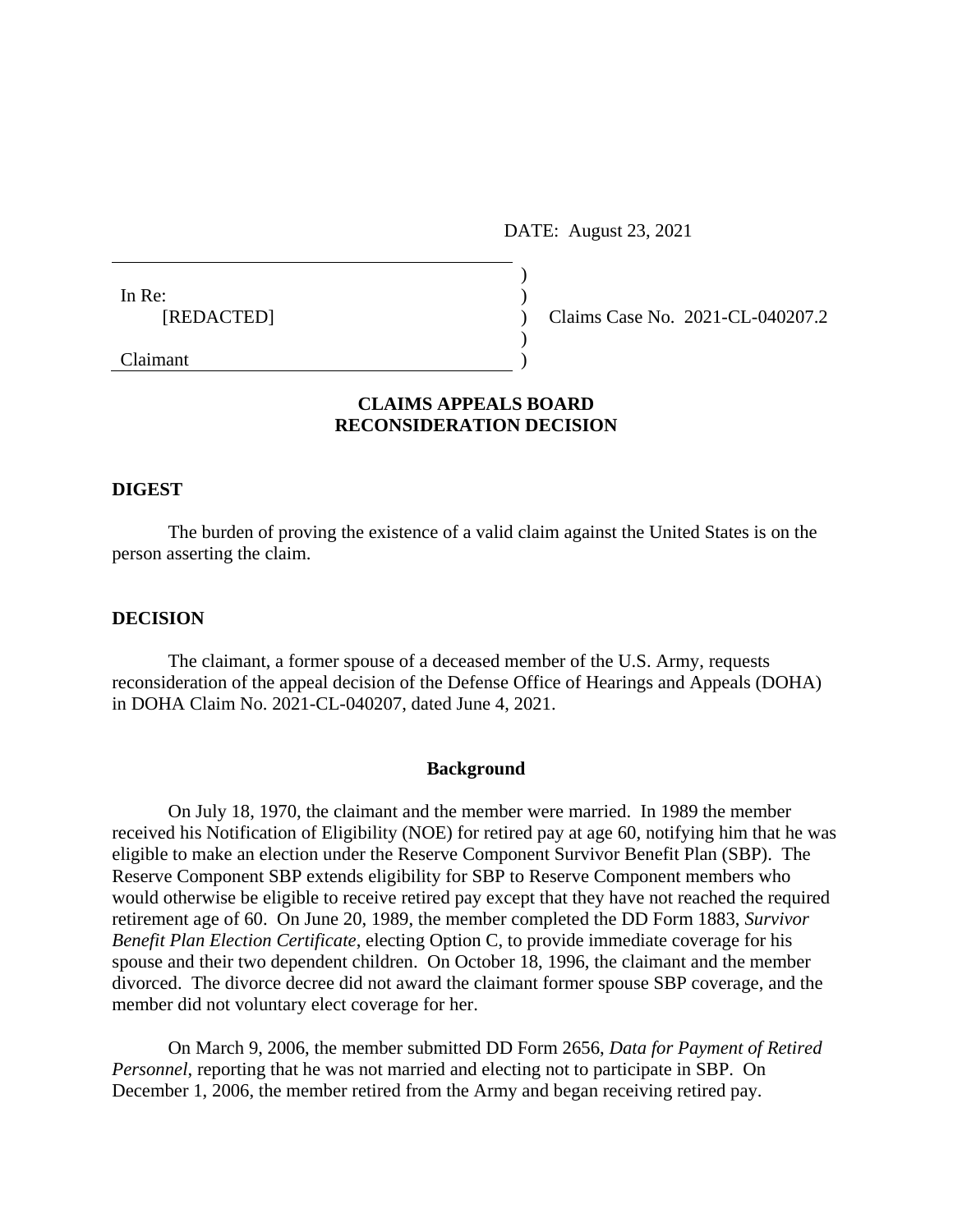On October 30, 2019, the member passed away. On January 16, 2020, the claimant submitted to the Defense Finance and Accounting Service (DFAS) a DD Form 2656-7, *Verification for Survivor Annuity*, claiming the SP annuity as the member's former spouse. On May 13, 2020, DFAS denied her claim on the basis that the member did not establish former spouse SBP coverage for the claimant, nor did the claimant make a request for a former spouse deemed election.

The claimant appealed DFAS's denial of her claim. She stated that her ex-husband assured her that she would be eligible for the SBP annuity under the 20/20/20 rule for military spouse. She was married to the member for 20 years; the member had 20 years of creditable service for retired pay; and those 20 years of marriage overlapped with his military service. He never remarried and paid for her to be covered as his SBP beneficiary. She stated that he passed away certain that she would be covered as his SBP beneficiary. In the DOHA appeal decision, the attorney examiner upheld DFAS's denial of the claim for the SBP annuity. He explained that the divorce decree did not require the member to make a former spouse election for the claimant; that spouse SBP coverage for the claimant ended with their divorce; and the member did not elect former spouse SBP coverage for her. He also explained that the 20/20/20 rule is not applicable to SBP coverage and is relevant to another federal law known as the Uniformed Services Former Spouses' Protection Act (USFSPA).

In her request for reconsideration, the claimant reiterates that her ex-husband assured her she would be eligible for the SBP annuity and that there was no further action needed on her part to secure the annuity. She states that he elected spouse coverage for her and explicitly told her that the only paperwork that she needed was his Retiree Account Statement (RAS), which she attaches to her reconsideration request. We note that the member's RAS for 2019 reflects that he was paying for spouse only SBP coverage. The RAS also notes his spouse's date of birth as the claimant's date of birth.

#### **Discussion**

Claims against the government may be allowed only for expenses authorized by statute or regulation. *See* DOHA Claims Case No. 2021-CL-021205.2 (June 30, 2021). Therefore, DOHA must render decisions based on applicable statutes, regulations and our prior administrative decisions.

SBP is an income maintenance program for the survivors of deceased members of the uniformed services. *See* 10 U.S.C. §§ 1447-1455. Spousal coverage ends upon divorce. If a member divorces and wishes to provide SBP coverage for the former spouse, the member must notify DFAS in writing of the divorce and the intention to provide coverage for the former spouse, even if the former spouse was the spouse beneficiary immediately prior to the divorce. Former spouse coverage must be established within one year from the date of the divorce. *See*  10 U.S.C. §1448(b)(3)(A). In addition, a member may be required under the terms of a divorce decree to provide SBP coverage to the former spouse. If the member fails to do so, the former spouse has one year from the date of the divorce to request a deemed election. *See* 10 U.S.C.  $§$  1450(f)(3).